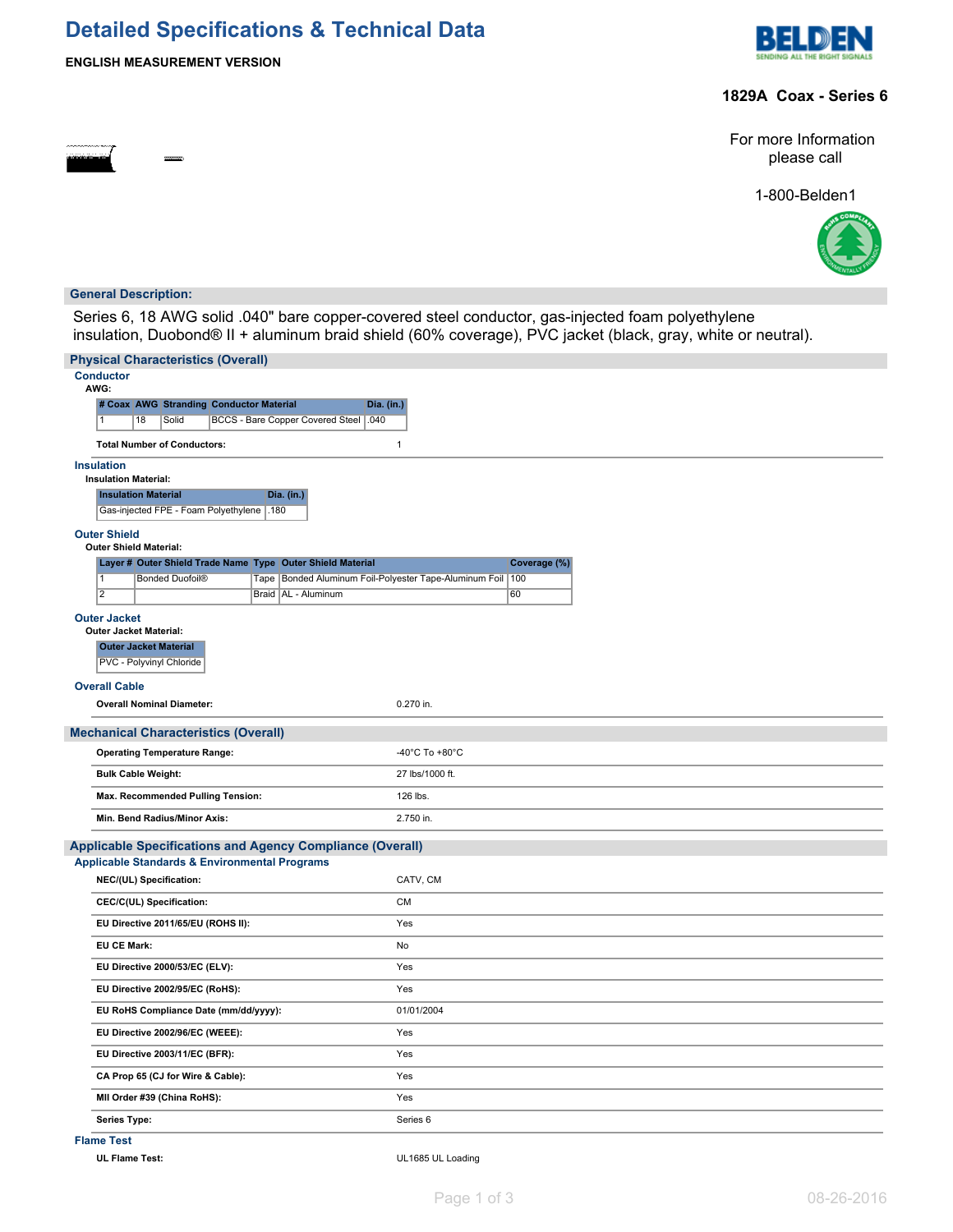# **Detailed Specifications & Technical Data**

**ENGLISH MEASUREMENT VERSION**



### **1829A Coax - Series 6**

| Plenum/Non-Plenum           |                                                                               |                 |  |  |  |  |  |
|-----------------------------|-------------------------------------------------------------------------------|-----------------|--|--|--|--|--|
| Plenum (Y/N):               |                                                                               | No              |  |  |  |  |  |
|                             |                                                                               |                 |  |  |  |  |  |
|                             | <b>Electrical Characteristics (Overall)</b><br>Nom. Characteristic Impedance: |                 |  |  |  |  |  |
| Impedance (Ohm)             |                                                                               |                 |  |  |  |  |  |
| 75.000                      |                                                                               |                 |  |  |  |  |  |
| Nom. Inductance:            |                                                                               |                 |  |  |  |  |  |
| Inductance (µH/ft)<br>.097  |                                                                               |                 |  |  |  |  |  |
|                             | Nom. Capacitance Conductor to Shield:                                         |                 |  |  |  |  |  |
| Capacitance (pF/ft)<br>16.2 |                                                                               |                 |  |  |  |  |  |
|                             | Nominal Velocity of Propagation:                                              |                 |  |  |  |  |  |
| VP (%)<br>83                |                                                                               |                 |  |  |  |  |  |
| <b>Nominal Delay:</b>       |                                                                               |                 |  |  |  |  |  |
| Delay (ns/ft)<br>1.2        |                                                                               |                 |  |  |  |  |  |
|                             | Nom. Conductor DC Resistance:                                                 |                 |  |  |  |  |  |
|                             | DCR @ 20°C (Ohm/1000 ft)                                                      |                 |  |  |  |  |  |
| 28.0                        |                                                                               |                 |  |  |  |  |  |
|                             | Nominal Outer Shield DC Resistance:                                           |                 |  |  |  |  |  |
|                             | DCR @ 20°C (Ohm/1000 ft)                                                      |                 |  |  |  |  |  |
| $\overline{9}$              |                                                                               |                 |  |  |  |  |  |
| Nom. Attenuation:           |                                                                               |                 |  |  |  |  |  |
| $\overline{5}$              | Freq. (MHz) Attenuation (dB/100 ft.)<br>$.5\,$                                |                 |  |  |  |  |  |
| 55                          | 1.4                                                                           |                 |  |  |  |  |  |
| 211                         | 2.6                                                                           |                 |  |  |  |  |  |
| 500                         | 4.1                                                                           |                 |  |  |  |  |  |
| 750                         | 5.1                                                                           |                 |  |  |  |  |  |
| 862<br>1000                 | 5.5<br>6.0                                                                    |                 |  |  |  |  |  |
| 1450                        | 7.8                                                                           |                 |  |  |  |  |  |
| 1800                        | 8.6                                                                           |                 |  |  |  |  |  |
| 2250                        | 9.8                                                                           |                 |  |  |  |  |  |
| 3000                        | 11.3                                                                          |                 |  |  |  |  |  |
| Max. Attenuation:           |                                                                               |                 |  |  |  |  |  |
|                             | Freq. (MHz) Attenuation (dB/100 ft.)                                          |                 |  |  |  |  |  |
| $\overline{5}$<br>55        | 0.67<br>1.60                                                                  |                 |  |  |  |  |  |
| 211                         | 2.87                                                                          |                 |  |  |  |  |  |
| 500                         | 4.48                                                                          |                 |  |  |  |  |  |
| 750                         | 5.59                                                                          |                 |  |  |  |  |  |
| 862                         | 5.98                                                                          |                 |  |  |  |  |  |
| 1000<br>1450                | 6.54                                                                          |                 |  |  |  |  |  |
| 1800                        | 8.00<br>8.80                                                                  |                 |  |  |  |  |  |
| 2250                        | 10.0                                                                          |                 |  |  |  |  |  |
| 3000                        | 11.9                                                                          |                 |  |  |  |  |  |
| Voltage                     | Max. Operating Voltage - UL:                                                  |                 |  |  |  |  |  |
| 350 V RMS                   |                                                                               |                 |  |  |  |  |  |
|                             | Minimum Structural Return Loss:                                               |                 |  |  |  |  |  |
|                             | Start Freq. (MHz) Stop Freq. (MHz) Min. SRL (dB)                              |                 |  |  |  |  |  |
| 950                         | 2250                                                                          | 15              |  |  |  |  |  |
| 2250                        | 3000                                                                          | $\overline{10}$ |  |  |  |  |  |
| <b>Sweep Test</b>           |                                                                               |                 |  |  |  |  |  |
|                             | <b>Sweep Testing:</b><br>950 MHz - 3 GHz                                      |                 |  |  |  |  |  |
| <b>Put Ups and Colors:</b>  |                                                                               |                 |  |  |  |  |  |